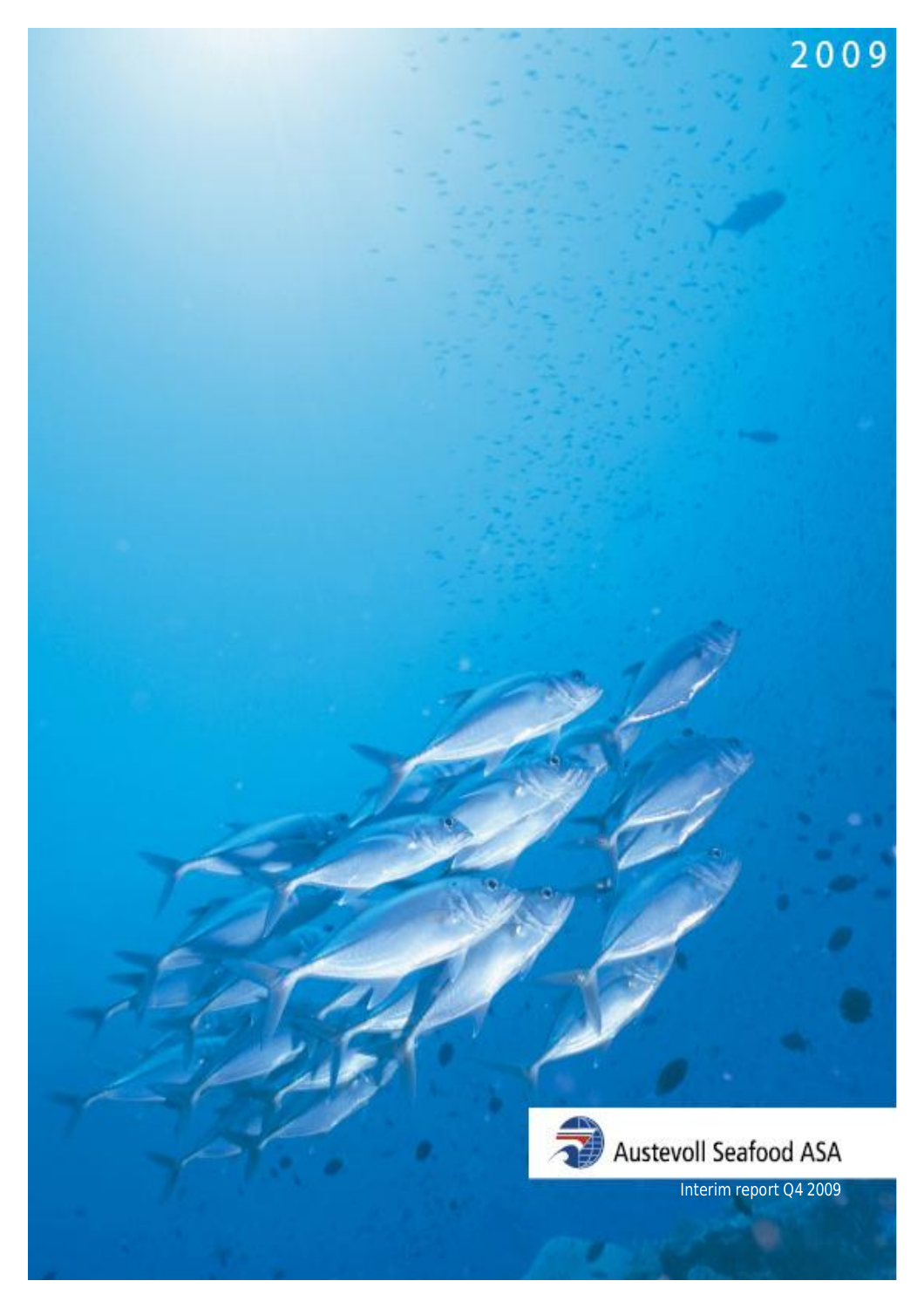

- **\* A strong operating result and good operations also in Q4 2009**
- **\* Good prices and a good market for salmon and salmon trout**
- **\* Stable markets for the group's pelagic products, with an increasing trend for fishmeal and fish oil prices throughout the quarter**
- **\* The Group has a strong financial position**
- **\* The Board of Directors proposes a dividend of NOK 1.20 per share**

# **Q4 2009**

- \* Group income in Q4 2009 totalled NOK 3,201 million, an increase from NOK 1,552 million in the same period in 2008.
- \* The Group's operating result before depreciation and value adjustment of biomass (EBITDA) for Q4 2009 was NOK 556 million compared with NOK 296 million in Q4 2008.
- \* EBITDA for the entire year amounted to NOK 1.9 billion.
- \* The fourth quarter has also seen very good prices for Atlantic salmon and salmon trout, in addition to the Group's pelagic products. Fishmeal prices have continued on an upwards trend throughout the quarter. Fish oil prices have been lower when compared with Q4 2008.
- \* The fourth quarter is, as normal, a good production quarter for fishmeal and fish oil in both Europe and South America, and for the Norwegian frozen pelagic segment. The production of high-concentrate Omega 3 products remains stable throughout the year and has been as expected for the fourth quarter also.

| All figures in NOK 1.000                | Q4 09        | Q4 08        | <b>YTD 2009</b> | <b>YTD 2008</b> |
|-----------------------------------------|--------------|--------------|-----------------|-----------------|
|                                         |              |              |                 |                 |
| Operating income                        | 3.201.071    | 1.552.147    | 11.324.609      | 4.088.394       |
| <b>EBITDA</b>                           | 555.666      | 295.608      | 1.921.695       | 788.617         |
| EBITDA %                                | 17 %         | 19 %         | 17%             | 19 %            |
|                                         |              |              |                 |                 |
| Earnings per share                      | 1,13         | 0,38         | 3,83            | 0,66            |
| Earnings per share ex. IFRS adj.biomass | 0,98         | 0.03         | 3,68            | 0,32            |
|                                         |              |              |                 |                 |
| Total assets                            | 16.291.209   | 15.984.653   | 16.291.209      | 15.984.653      |
| Equity                                  | 7.095.483    | 5.619.768    | 7.095.483       | 5.619.768       |
| Equity ratio                            | 44 %         | 35 %         | $\Omega$        | 0               |
| Net interest bearing debt (NIBD)        | $-4.091.475$ | $-6.554.294$ | $-4.091.475$    | $-6.554.294$    |

#### Key figures for the Group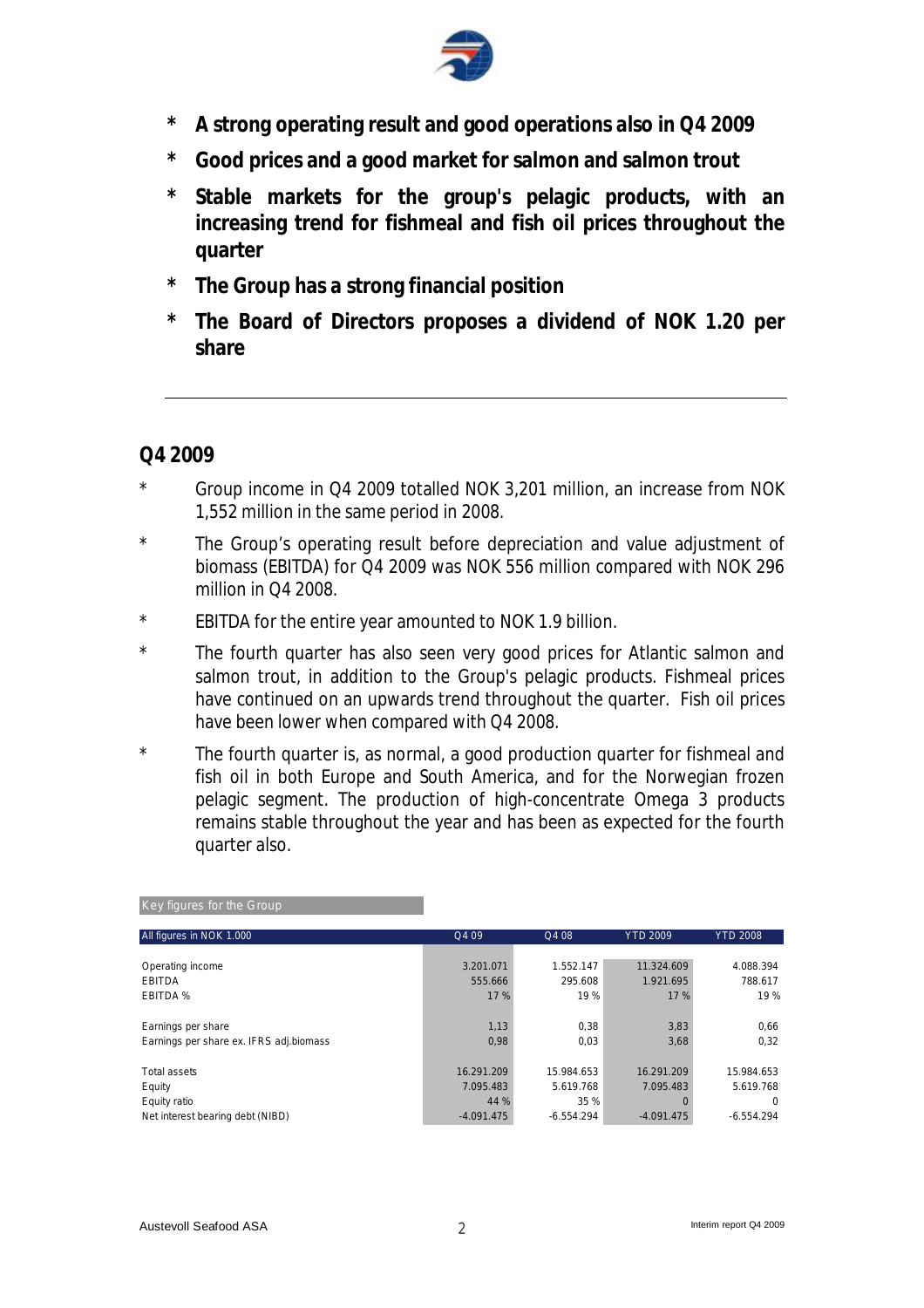

# **Financial information Q4 2009**

The Austevoll Seafood Group reported operating income of NOK 3,201 million for the quarter (Q4 2008 NOK 1,552 million). EBITDA before value adjustment of biomass in Q4 2009 was NOK 556 million (Q4 2008 NOK 296 million). The Group also achieved stable high prices for its pelagic products for consumption, Atlantic salmon and trout. Sales prices achieved for fishmeal in Q4 2009 have been higher than the prices in Q4 2008. The fish oil prices in Q4 have been considerably lower when compared with prices in Q4 2008. The price trend for fishmeal and fish oil has shown an increase in the fourth quarter also. EBIT before value adjustment of biomass in Q4 2009 was NOK 423 million (Q4 2008 NOK 149 million). EBIT after value adjustment of biomass in Q4 2009 was NOK 488 million (Q4 2008 NOK 266 million). A write-down was carried out in Q4 of NOK 14 million, mainly related to fishing vessels which have been phased out in Peru.

Income from associated companies for Q4 totalled NOK 23 million (Q4 2008 NOK 46 million). The largest associated companies in 2009 are Br. Birkeland AS, Norskott Havbruk AS (owner of the fish farming company Scottish Sea Farms Ltd.) and Shetland Catch Ltd. The Group's net interest costs in Q4 2009 totalled NOK -59 million (Q4 2008 NOK -76 million). The reduction in net interest costs was generated by a decrease in liabilities throughout the year and a lower interest rate when compared with the same period last year. The Group's net other financial costs in Q4 2009 totalled NOK 2 million (Q4 2008 NOK -73 million).

The result after tax for the quarter totalled NOK 335 million (Q4 2008 NOK 103 million).

## **Business segments**

## **Fishmeal and fish oil**

Operating income in Q4 2009 totalled NOK 444 million (NOK 522 million in Q4 2008) and EBITDA amounted to NOK 147 million (NOK 110 million in Q4 2008).

Sales of fishmeal and fish oil in Q4 totalled approx. 66,000 tons compared with 60,000 tons in Q4 2008. The prices for fishmeal have been on the increase throughout the quarter and the prices achieved in Q4 2009 are higher than those in Q4 2008. The prices for fish oil however have been considerably lower compared with Q4 2008, but these prices also saw an increase in the last quarter of 2009.

The fourth quarter is, as normal, a good production quarter for fishmeal and fish oil, in both Europe and South America.

The second main season for anchoveta fishing in Peru opened on 6 November and lasted until the end of January 2010. Our fleet completed its quota by the end of December 2009. The total volume fished by the entire Peruvian fleet in the second main season 2009 was 2 million tons (North/Centre zone).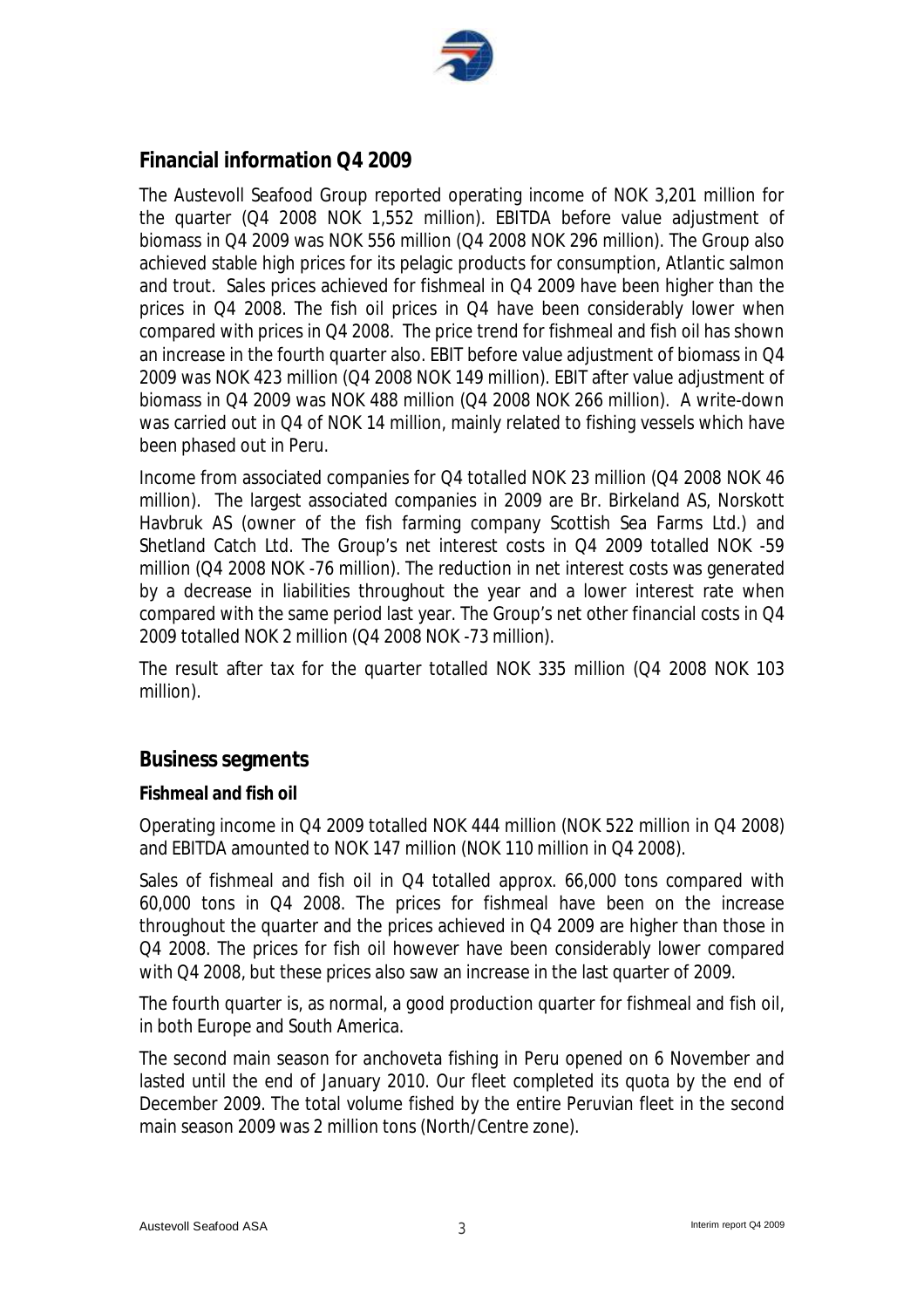

#### **Consumer products**

Operating income in Q4 2009 totalled NOK 204 million (NOK 186 million in Q4 2008) and EBITDA amounted to NOK 18 million (NOK 32 million in Q4 2008).

The total volume of consumer products sold is distributed as follows; approx. 5,000 tons of frozen products (Chile and Peru) compared with approx. 2,500 tons in Q4 2008. Approx. 461,000 boxes of canned products were sold, compared with approx. 542,000 boxes in Q4 2008 (Chile and Peru). During the period, the Group sold approx. 362 tons of high and low concentrate Omega-3 oils compared with approx. 446 tons in the same period 2008.

The lower volume of Omega-3 oil sales in Q4 2009 when compared with Q4 2008 is due to the phasing out of the intermediate product in Q2 2009. Sales of this product represented approx. 165 tons in Q4 2008 by comparison.

Prices realised for our products for consumers have remained at a stable high in the fourth quarter.

Approx. 8,000 tons of horse mackerel were fished in Chile in Q4 2009. This is 5,500 tons more than in the same quarter of 2008. The volumes of horse mackerel in 2009 and 2008 are approximately the same, but there was a lower ratio of mackerel catches in 2009 compared with 2008. It is particularly satisfying to report that the total share of the company's raw material basis used for consumer products has also seen an increase in 2009. This represents good exploitation of resources and is in line with the company's long-term efforts to increase value creation within the Group. There was no fishing for consumer products in Peru in Q4 2009. The volumes fished in Q4 2008 were approx. 1,000 tons.

The Group's manufacturer of high-concentrate Omega-3 products, Epax AS, gained certification by Friend of the Sea (FOS) in November for their sustainable marine fishing and production methods.

#### **Production (Atlantic salmon and trout)**

This business segment comprises Lerøy Seafood Group's production of salmon and salmon trout, and processing of these products.

In Q4 2009, the segment reported operating income of NOK 1,157 million and EBITDA before value adjustment of biomass of NOK 285 million. The growth in operating result before adjustment of biomass in Q4 2009 totalled NOK 170 million compared with Q4 2008. The total weight volume of gutted salmon and salmon trout was 35,000 tons. The significant increase in result for the segment when compared with Q4 2008 is explained by an increase in volumes, a reduction of production costs and better prices achieved for Atlantic salmon and salmon trout. The prices achieved by the segment for salmon and salmon trout will naturally deviate from the spot market prices at times due to the Group's long-term industrial marketing strategy. The negative difference between the prices achieved by the company and the spot prices for Atlantic salmon and salmon trout was at an historical high in the second and third quarters of 2009. As expected, this difference normalised in the fourth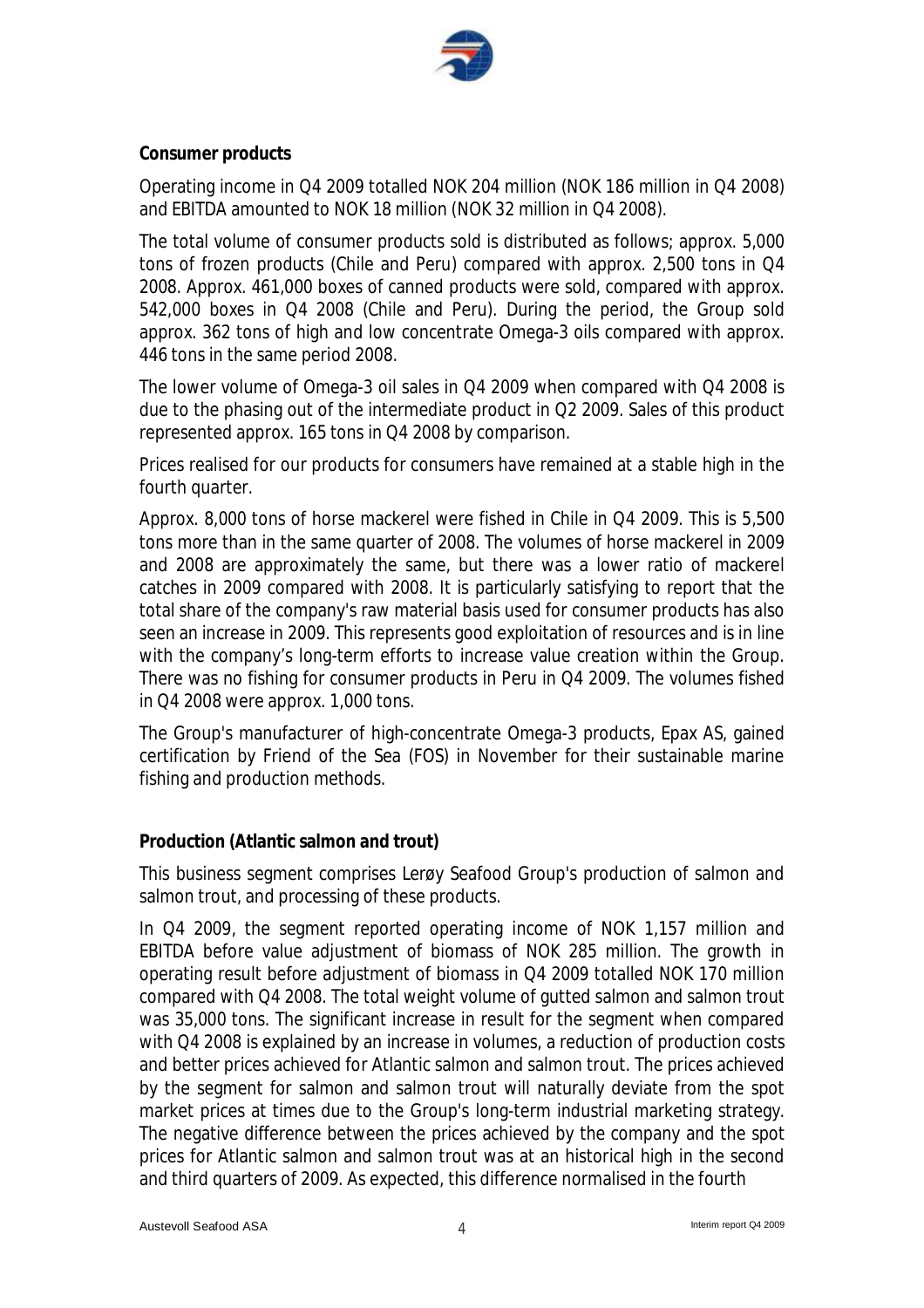

quarter. The company's share of contracts at the start of 2010 was somewhat lower than at the same time last year. The segment has achieved a reduction in production costs to date this year, and we believe this trend will continue, on the basis of improved fish health among other things. The target is now to reduce the significant cost difference between the various regions in which the segment operates.

#### **Sales and distribution LSG**

This segment comprises Lerøy Seafood Group's global sales and distribution segment which covers the following companies: Hallvard Lerøy AS, Lerøy Sverige AS, Nordvik AS, Portnor Lda and Lerøy Sjømatgruppen.

In Q4, the segment reported operating income of NOK 2,165 million and EBITDA of NOK 84 million. The segment has enjoyed a very positive development and the growth in operating result from NOK 53 million in Q4 2008 to NOK 84 million in Q4 2009 totalled 56.5%. This positive development is generated by a number of factors, including good exploitation of capacity, a good market for the segment's products – Atlantic salmon and salmon trout – and improved return from the segment's strong position on the main global fish markets.

#### **Pelagic Northern Atlantic**

Operating income in Q4 2009 totalled NOK 417 million (NOK 475 million in Q4 2008) and EBITDA amounted to NOK 24 million (NOK 32 million in Q4 2008).

Pelagic Northern Atlantic comprises the sales company Atlantic Pelagic AS, which carries out all sales activities for the production companies Austevoll Fiskeindustri AS, Sir Fish AS, Modolv Sjøset AS and North Capelin Honningsvåg AS. This company is also responsible for the results of the production companies Austevoll Fiskeindustri AS, Sir Fish AS, Modolv Sjøset AS and North Capelin Honningsvåg AS.

The fourth quarter is, as normal, a good production quarter for Norwegian pelagic business and the main products this season have been NVG herring, horse mackerel and mackerel.

In October, the EU placed a stop on mackerel fishing for the Norwegian fleet in the EU zone. At that point in time, approx. 70,000 tons were remaining of the Norwegian fleet's mackerel quota.

This resulted in an amended pattern for landing of fish for the pelagic industry. However, a good horse mackerel season in the North Sea partly compensated for the reduction in landing of mackerel.

The level of uncertainty within global finances has placed significant demands on our company and the role it plays within the pelagic industry. A number of our main markets have been hard hit by the financial crisis. We are therefore of the opinion that good risk management will be paramount this year also.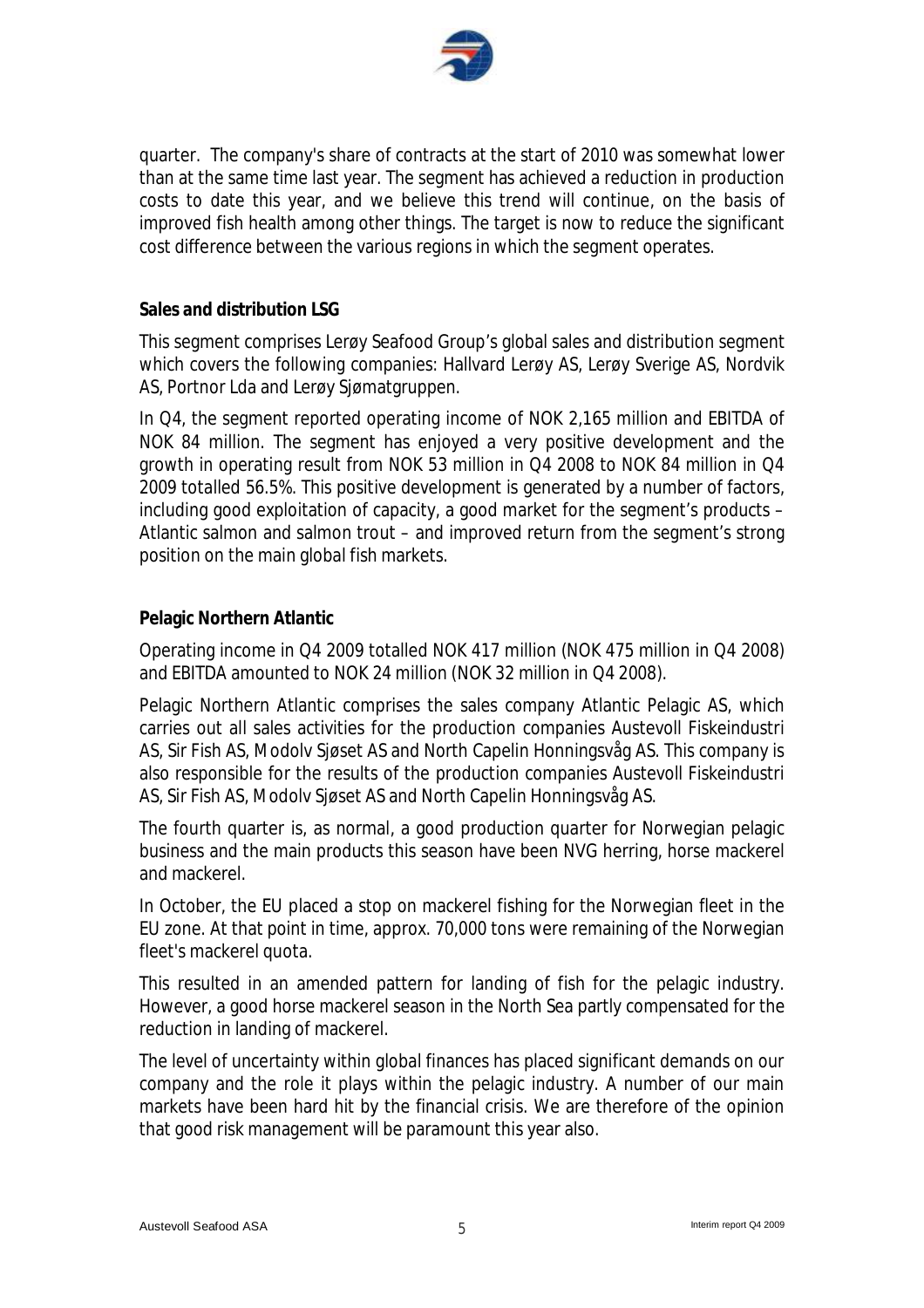

# **Cash flow**

Cash flow from operating activities for the fourth quarter 2009 was NOK 353 million (NOK 203 million in Q4 2008). An extremely positive operating result provides good cash flow from operations, despite the normal seasonal build up of working capital in the pelagic segment of the Group. Cash flow from investment activities for Q4 2009 was NOK -19 million (NOK -1,229 million in Q4 2008). Cash flow from financing activities for Q4 2009 was NOK -185 million (NOK 1,127 million in Q4 2008). The major investment made in Q4 2008 was the acquisition of Lerøy Seafood Group ASA which was executed in November 2008.

# **Financial information, 2009 as a whole**

At the end of December, Austevoll Seafood Group reported operating income of NOK 11,325 million (NOK 4,088 million at 31 December 2008).

The group achieved an EBITDA before value adjustment of biomass at end December of NOK 1,922 million (NOK 789 million as of 31 December 2008).

EBIT before value adjustment of biomass in 2009 was NOK 1,442 million (2008 NOK 479 million). EBIT after value adjustment of biomass in 2009 was NOK 1,503 million (2008 NOK 596 million).

Income from associated companies for 2009 totalled NOK 80 million (2008 NOK 25 million). The Group's net interest costs in 2009 totalled NOK -282 million (2008 NOK 227 million). The Group's net other financial costs in 2009 totalled NOK 29 million (2008 NOK -109 million).

The result after tax at the end of December 2009 was NOK 988 million (NOK 163 million at the end of December 2008).

Lerøy Seafood Group was an associated company until December 2008. Proforma comparison figures have not been prepared for the year 2008.

# **Balance sheet as of 31 December 2009**

The Group's consolidated balance sheet at year-end 2009 totalled NOK 16,291 million compared with NOK 15,985 million at the end of 2008. The Group's equity at year-end 2009 was NOK 7,095 million compared with NOK 5,620 million at year-end 2008. The Group has a good, solid financial position with an equity ratio of 44% at year-end 2009 compared with 35% at year-end 2008.

Net interest-bearing liabilities were NOK 4,091 million at year-end 2009 compared with NOK 6,554 million at year-end 2008. The Group's cash reserves as of 31 December 2009 totalled NOK 1.6 billion compared with NOK 0.6 billion at year-end 2008.

The Group's cash reserves do not include unemployed drawing rights.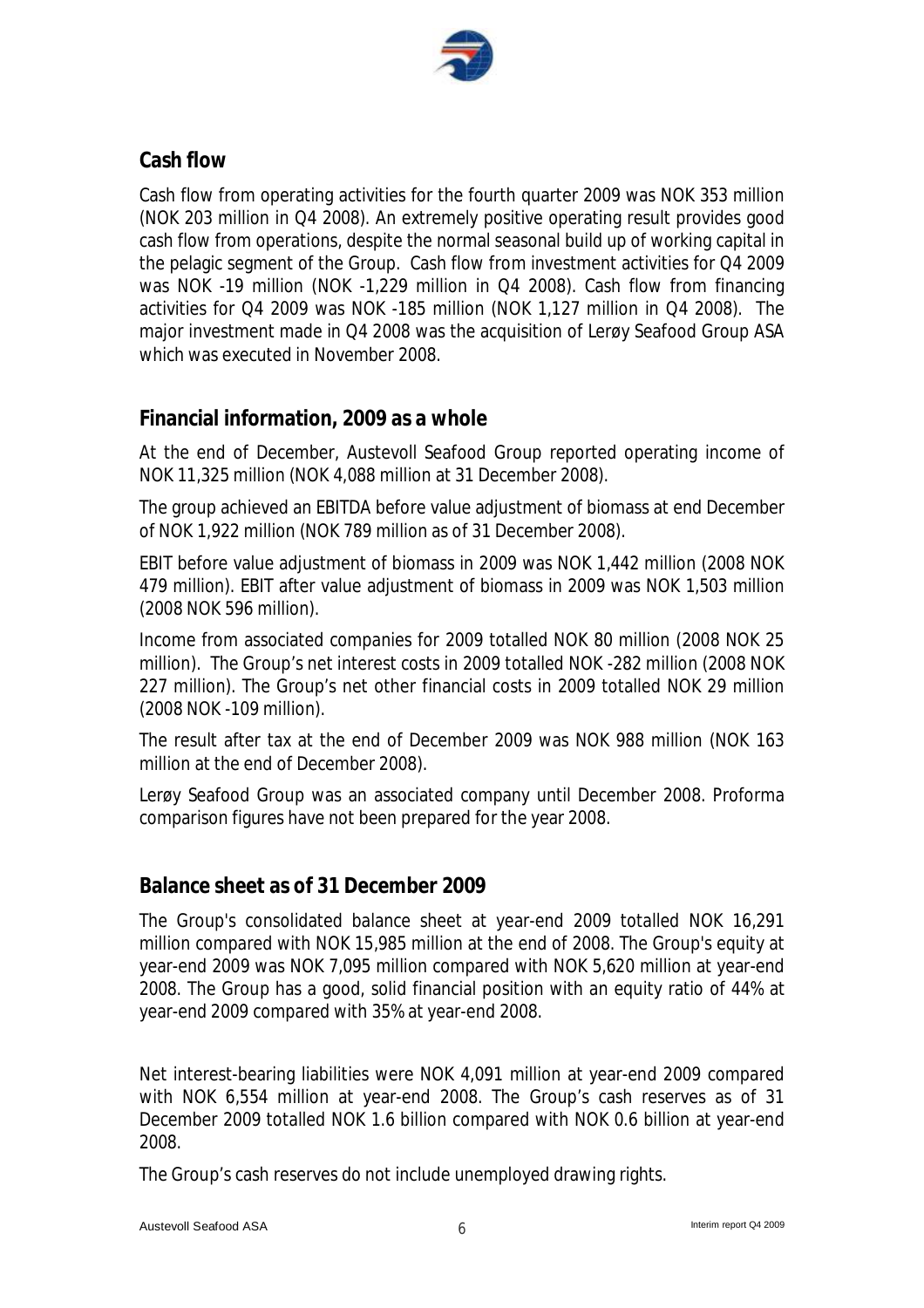

During the year, extraordinary downpayments totalling NOK 778 million were made on long-term liabilities, which were additional to the normal downpayment profile.

In September 2009, Austevoll Seafood ASA carried out a share issue totalling 18,400,000 new shares at a price of NOK 35.50 per share, representing a capital supply of NOK 653 million. The company's share capital totals NOK 101,359 million and the total number of shares is 202,717,374. The Group's strong result and cash flow through the year, combined with the strategic measures implemented, are clearly illustrated in the strong financial position of the Group at year-end 2009.

# **Cash flow**

Cash flow from operating activities for 2009 was NOK 1,679 million (NOK 414 million in 2008). Cash flow from investment activities in 2009 was NOK 181 million (NOK - 1,448 million in 2008). The positive cash flow from investment activities results from the sale of shares in Lerøy Seafood Group ASA in May and dividends from associated companies. Cash flow from financing activities in 2009 was NOK -880 million (NOK 637 million in 2008). Net change in cash in 2009 was NOK 980 million (NOK - 397 million in 2008). The major investment made in Q4 2008 was the acquisition of Lerøy Seafood Group ASA which was executed in November 2008.

# **Risk factors and uncertainty factors**

The Group's risk exposure is described in the consolidated annual report for 2008. The Group's strong development in result in 2009 clearly illustrates a considerable improvement for all business segments. Group activities are mainly global and will always be more or less impacted by developments in world economy. Based on the unrest on the financial markets in the last year, the general consensus is that the uncertainty related to macro-economics is higher than what could be considered as normal. Although this situation may have an impact on the real economy for the majority of markets, we believe that AUSS's core business is founded on long-term sustainable values within interesting seafood industries.

The group is exposed to risk related to the value of investments in subsidiaries in the event of price changes in the raw materials and finished goods markets, to the extent that these changes impact on the company's competitive edge and earnings potential over time. Operating conditions and price developments, including fishing conditions, for the group's input factors are also central parameters.

Changes in fishing patterns and quota regulations result in fluctuating catch volumes from quarter to quarter and from year to year, and subsequently in the utilisation of the company's production facilities. The seasonal fluctuations in catch volumes create similar fluctuations in the interim key figures.

The main share of the Group's liabilities has a floating interest rate.

The Group is exposed to fluctuations in foreign exchange rates, particularly for the EURO, USD, Chilean Peso and Peruvian Soles. Measures to reduce this risk include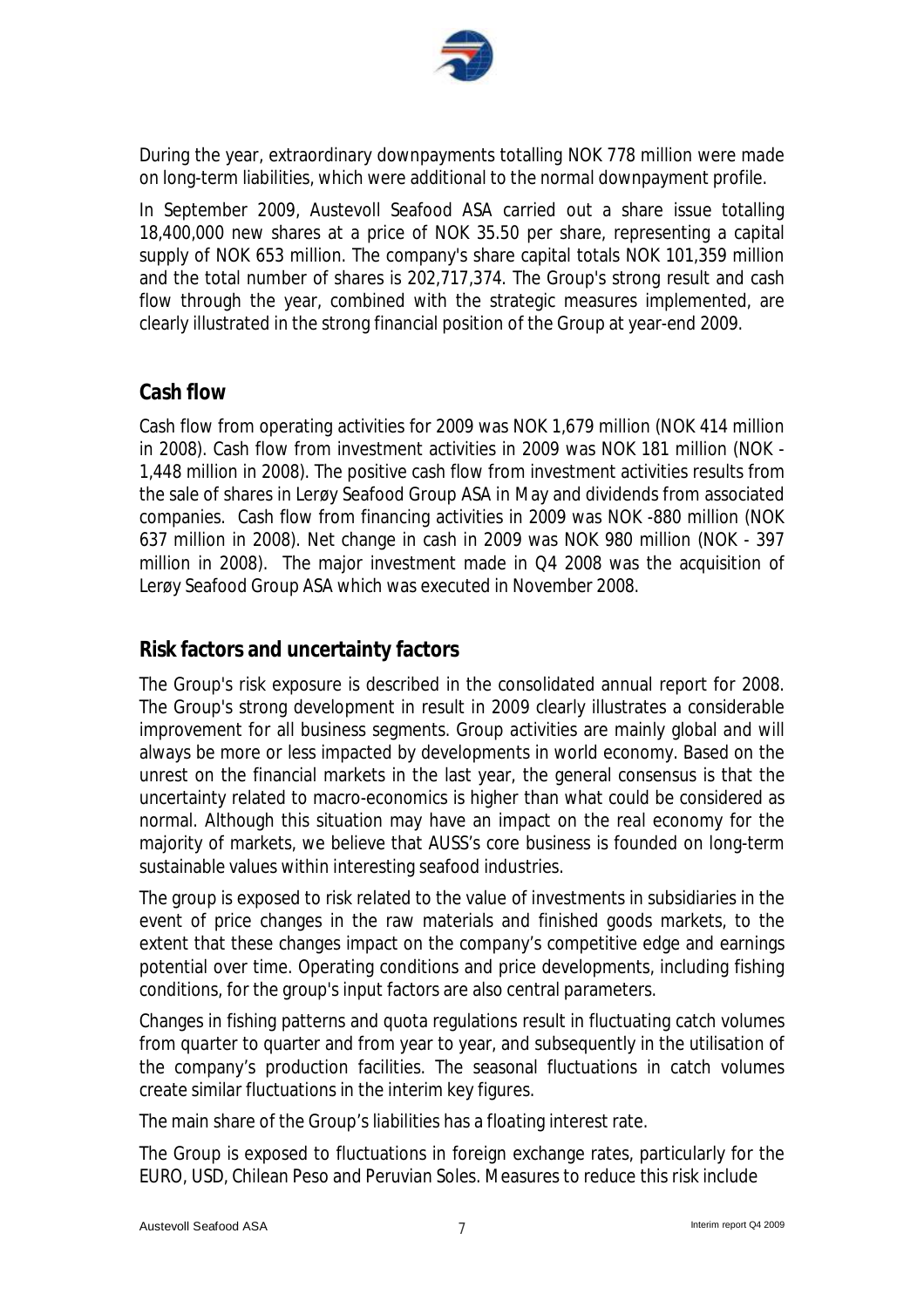

forward contracts and multi-currency overdraft facilities. Furthermore, parts of the long-term liabilities are adapted in relation to earnings in the same currency.

# **Shareholders**

As of 31 December 2009, the company had 4,192 shareholders compared with 3 148 shareholders at the end of Q4 2008. The share price was NOK 36.20 at the end of December 2009.

On the basis of the Group's solidity and satisfactory growth in result, the Board of Directors intends to propose to the company's ordinary general meeting a dividend payment of NOK 1.20 per share in 2010. The return for shareholders shall reflect the value creation generated by the company and will, in the years to come, be represented by dividend payments and the development in share prices.

# **Market and outlook**

## **Fishmeal and fish oil**

Fishmeal prices have followed an upward trend in Q4 2009 and have remained stable to date in 2010. Fish oil prices have followed a slightly upward trend since the autumn of 2009 and to date in 2010. A regular demand for the products from the most important markets has been registered, and we expect this to continue.

## **Consumer products**

The Board of Directors expects to see a stable high demand for the Group's consumer products in the future, along with good prices. With an increased consumer focus on health, the market for the group's high-concentrate Omega 3 products is expected to continue on a positive trend.

## **Fish farming**

The development in demand for Atlantic salmon and salmon trout has been positive in 2009. The positive development in 2009 compared with expectations for a reduction in the global supply of Atlantic salmon in 2010, in addition to expectations of a limited growth in the years to come, provide grounds for continued optimism. The above-mentioned factors, combined with expectations of improved productivity for the segment, including improvements to biology, allow for a positive attitude towards developments.

## **The Group**

The Board of Directors is satisfied that the Group's business segments have generated a good operating result in 2009, and would like to thank all employees for their hard work throughout the year.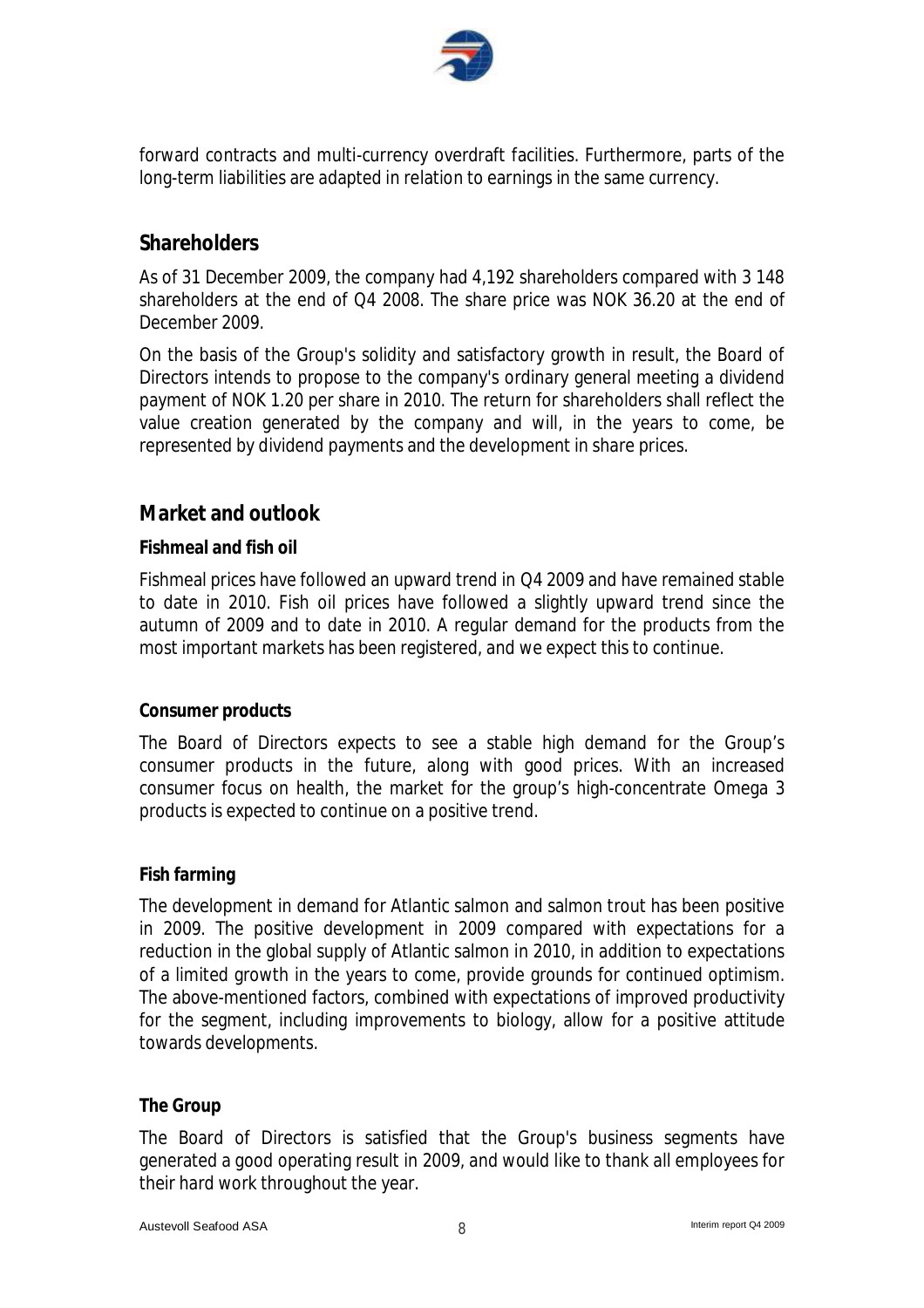

The Board of Directors is of the opinion that the recent investments in fishing and production rights, the fleet, industrial sector and sales and distribution, will ensure the Group a solid platform for future earnings.

> Storebø, 24 February 2009 The Board of Directors in Austevoll Seafood ASA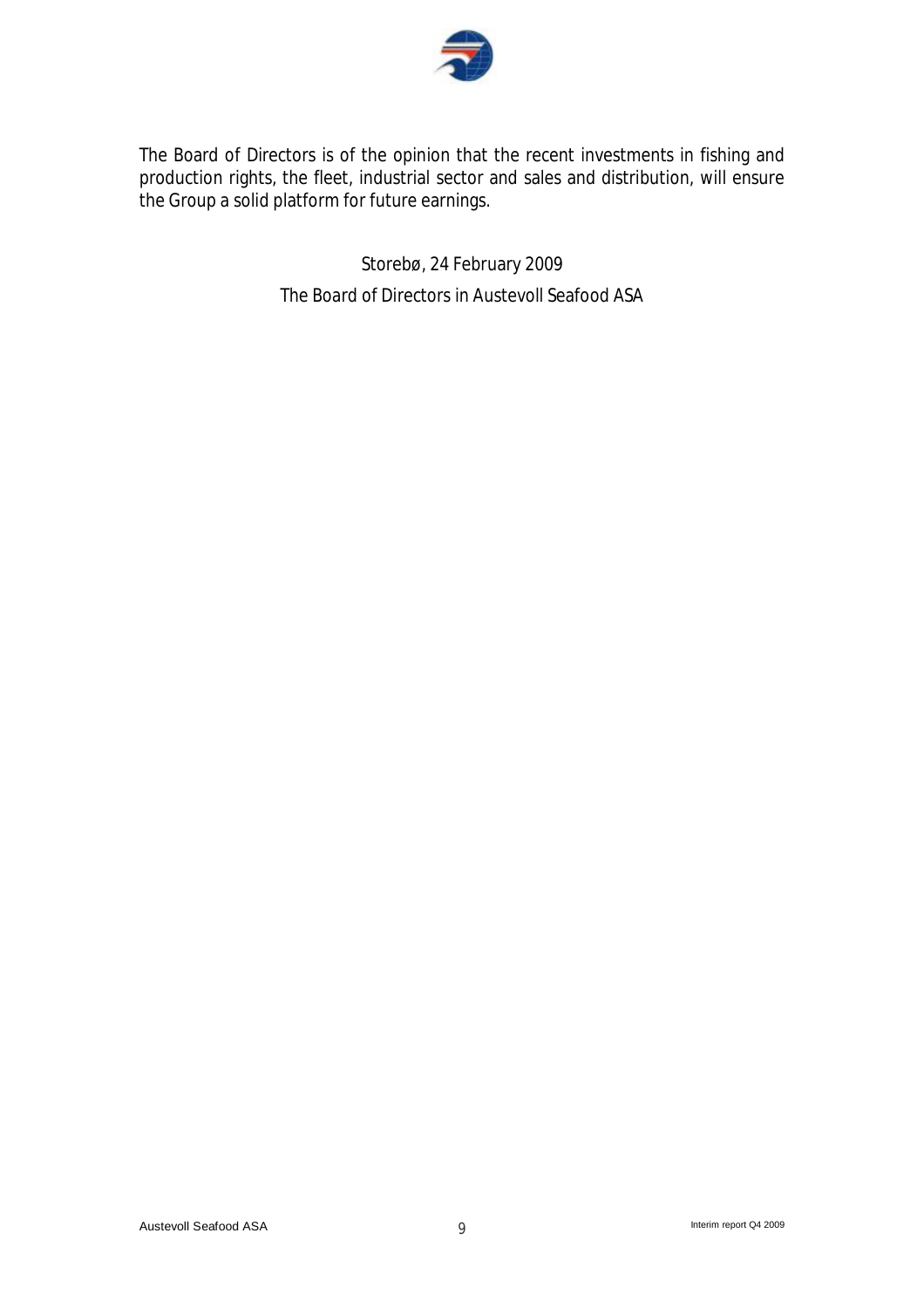

# **INTERIM REPORT Q4 2009**

#### **Condensed Consolidated Income Statement (unaudited)**

| All figures in NOK 1.000                       | Q4 09      | Q4 08     | 2009       | (audited)<br>2008 |
|------------------------------------------------|------------|-----------|------------|-------------------|
|                                                |            |           |            |                   |
| Operating income                               | 3.201.071  | 1.552.147 | 11.324.609 | 4.088.394         |
| Raw material and consumables used              | 2.058.371  | 855.930   | 7.203.017  | 2.291.767         |
| Salaries and personnel expenses                | 425.047    | 198.670   | 1.274.850  | 473.280           |
| Other operating expenses                       | 161.987    | 201.939   | 925.047    | 534.730           |
| Operating profit before depreciation (EBITDA)  | 555.666    | 295.608   | 1.921.695  | 788.617           |
| Depreciation and amortisation                  | 119.290    | 86.160    | 465.535    | 250.029           |
| Impairment                                     | 13.667     | 59.997    | 13.667     | 59.997            |
| EBIT before fair value adjustment biomass      | 422.709    | 149.451   | 1.442.493  | 478.591           |
| Fair value adjustment biomass                  | 64.862     | 116.953   | 60.483     | 116.953           |
| Operating profit                               | 487.571    | 266.404   | 1.502.976  | 595.544           |
| Income from associated companies               | 23.362     | 46.095    | 80.341     | 24.988            |
| Net interest expenses                          | $-59.347$  | $-76.077$ | $-281.556$ | $-227.475$        |
| Net other financial items (incl. agio/disagio) | 2.424      | $-72.674$ | 28.571     | $-109.255$        |
| Profit before tax                              | 454.010    | 163.748   | 1.330.332  | 283.802           |
| Income tax expenses                            | $-118.737$ | $-61.057$ | $-342.383$ | $-120.851$        |
| Net profit                                     | 335.273    | 102.691   | 987.949    | 162.951           |
|                                                |            |           |            |                   |
| Profit to minority interests                   | 106.764    | 33.090    | 264.606    | 40.460            |
| Profit attribut to equity holder of parent     | 228.509    | 69.601    | 723.343    | 122.508           |
| Earnings per share                             | 1,13       | 0,38      | 3,83       | 0,66              |
| Diluted earnings per share                     | 1,13       | 0.38      | 3,83       | 0.66              |

#### **Statement of Comprehensive income (unaudited)**

| All figures in NOK 1.000                       | O <sub>4</sub> 2009 | Q4 2008   | 31.12.2009 | 31.12.2008 |
|------------------------------------------------|---------------------|-----------|------------|------------|
| Net profit in the period                       | 335.274             | 102.691   | 987.949    | 162.951    |
| Other comprehensive income                     |                     |           |            |            |
| Currency translation differences               | $-52.749$           | 296.648   | $-448.553$ | 472.347    |
| Other gains and losses in comprehensive income | 4.073               | $-36.233$ |            | $-36.233$  |
| Total other comprehensive income               | $-48.676$           | 260.415   | $-448.553$ | 436.114    |
| Comprehensive income in the period             | 286.598             | 363.106   | 539.396    | 599.065    |
| Allocated to:                                  |                     |           |            |            |
| Minority interests                             | 84.390              | 40.178    | 231.560    | 57.293     |
| Majority interests                             | 202.208             | 322.928   | 307.836    | 541.772    |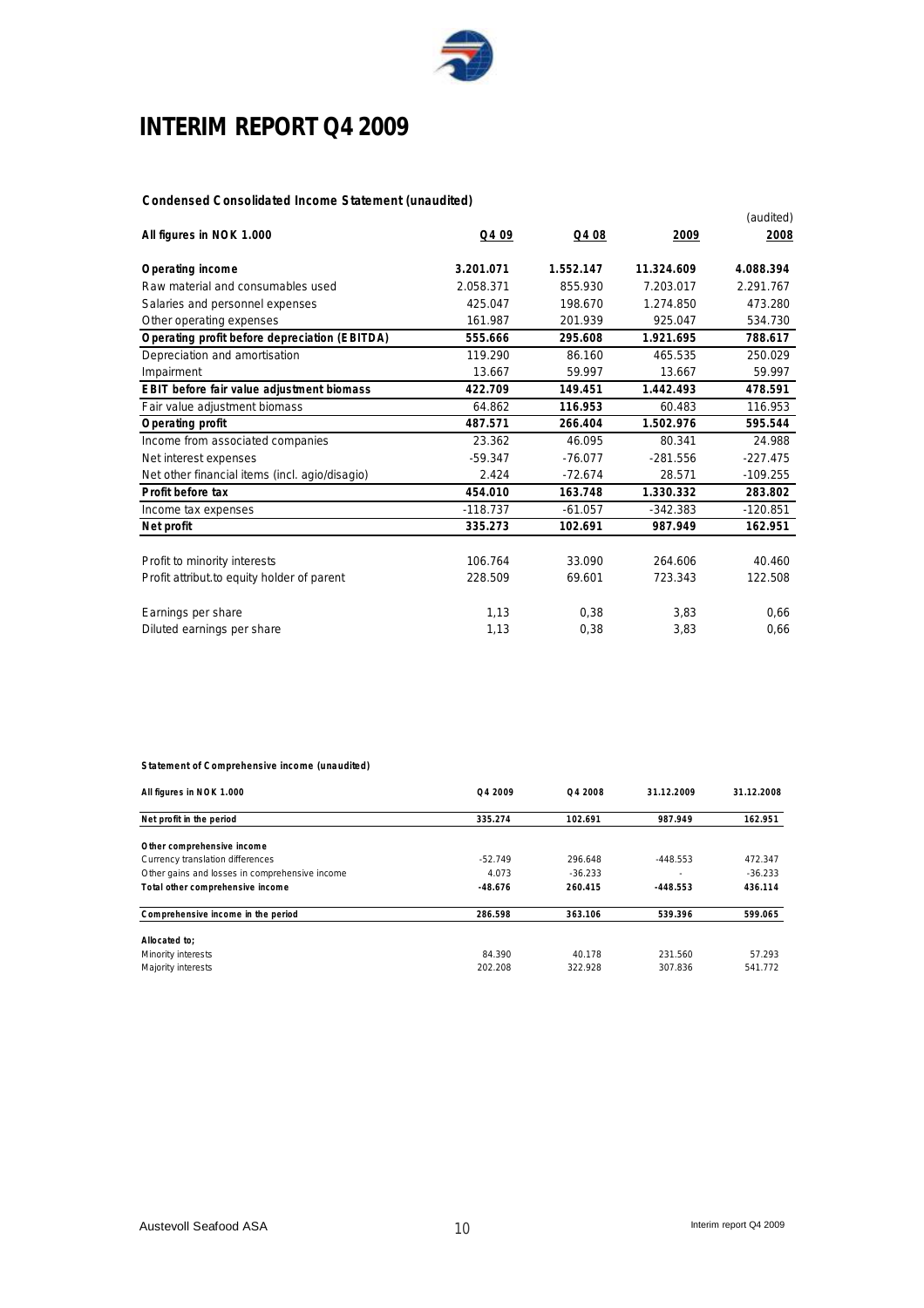

## **Condensed Consolidated Balance sheet (unaudited)**

|                                      |            | (audited)  |
|--------------------------------------|------------|------------|
| All figures in NOK 1.000             | 31.12.2009 | 31.12.2008 |
|                                      |            |            |
| Assets                               |            |            |
| Intangible assets                    | 5.599.398  | 5.842.802  |
| <b>Vessels</b>                       | 697.851    | 811.401    |
| Property, plant and equipment        | 3.173.199  | 3.573.932  |
| Investments in associated companies  | 492.391    | 540.477    |
| Investments in other shares          | 40.728     | 40.967     |
| Other long term receivables          | 136.690    | 124.815    |
| Total non-current assets             | 10.140.257 | 10.934.394 |
| Inventories                          | 2.696.923  | 2.554.543  |
| Accounts receivables                 | 1.476.172  | 1.406.178  |
| Other current receivables            | 354.241    | 446.001    |
| Cash and Cash equivalents            | 1.623.616  | 643.536    |
| <b>Total current assets</b>          | 6.150.951  | 5.050.258  |
| <b>Total assets</b>                  | 16.291.209 | 15.984.653 |
|                                      |            |            |
| Equity and liabilities               |            |            |
| Share capital                        | 101.359    | 92.159     |
| Share premium fund                   | 3.713.549  | 3.083.918  |
| Retained earnings and other reserves | 1.700.891  | 1.451.974  |
| <b>Minority interests</b>            | 1.579.684  | 991.717    |
| Total equity                         | 7.095.483  | 5.619.768  |
| Deferred tax liabilities             | 1.757.247  | 1.666.258  |
| Pension obligations                  | 28.386     | 34.323     |
| <b>Borrowings</b>                    | 4.508.519  | 5.432.917  |
| Other long-term liabilities          | 28.984     | 437.960    |
| Total non-current liabilities        | 6.323.136  | 7.571.457  |
| Short term borrowings                | 616.778    | 530.940    |
| Overdraft facilities                 | 697.499    | 920.827    |
| Account payable                      | 881.079    | 721.756    |
| Other current liabilities            | 677.235    | 619.904    |
| <b>Total current liabilities</b>     | 2.872.591  | 2.793.428  |
| <b>Total liabilities</b>             | 9.195.727  | 10.364.885 |
| Total equity and liabilities         | 16.291.209 | 15.984.653 |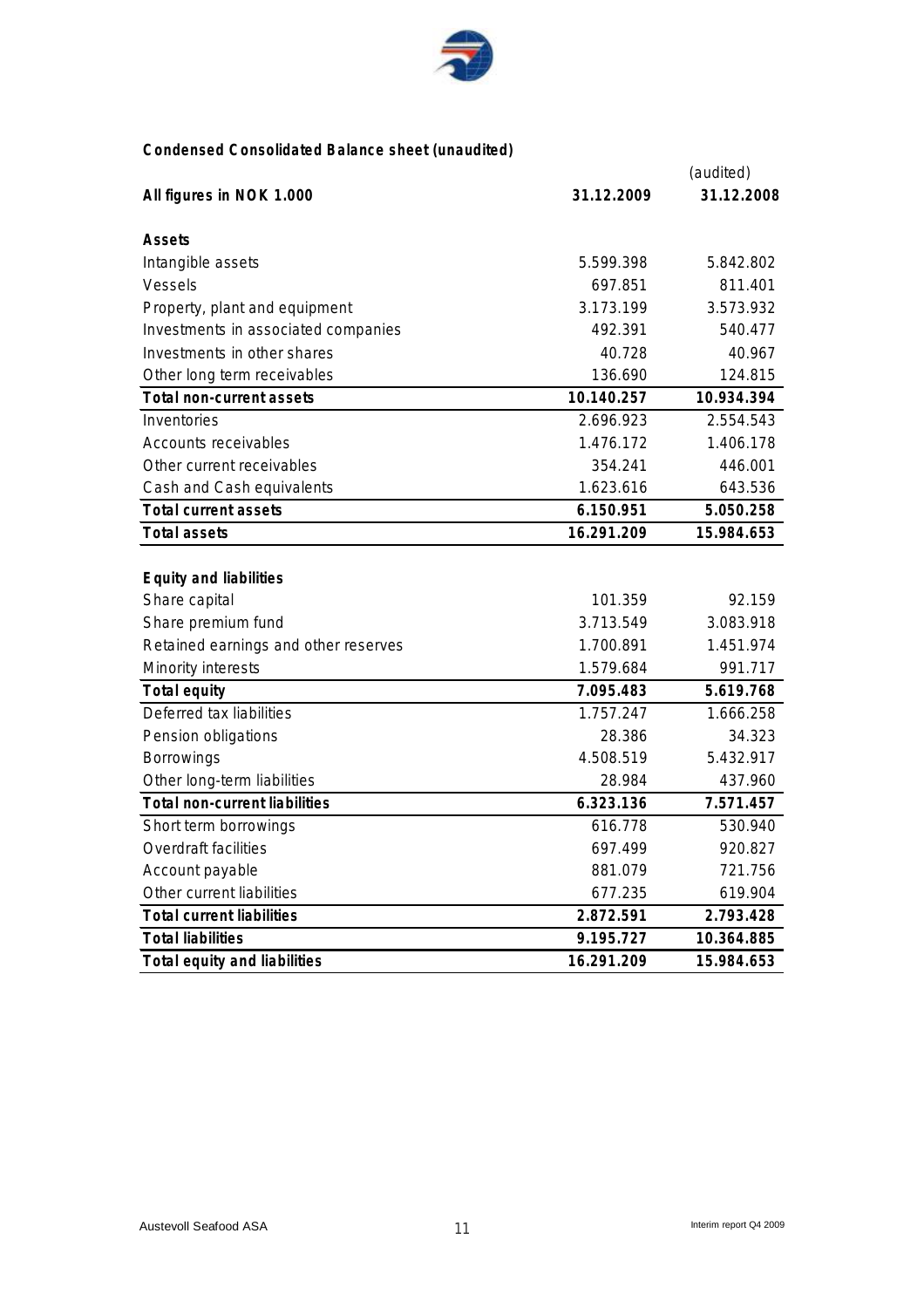

**Condensed Consolidated Cash flow statement (unaudited)**

| All figures in NOK 1.000                         | O <sub>4</sub> 2009 | O <sub>4</sub> 2008 | 2009       | 2008 (audited) |
|--------------------------------------------------|---------------------|---------------------|------------|----------------|
|                                                  |                     |                     |            |                |
| Net cash flow from operating activities          | 353.423             | 202.740             | 1.679.107  | 413.783        |
| Net cash flow from investing activities          | $-18.838$           | $-1.228.895$        | 180.600    | $-1.448.194$   |
| Net cash flow from financing activities          | $-184.855$          | 1.126.931           | $-879.627$ | 637.037        |
| Net change in cash and cash equivalents          | 149.730             | 100.776             | 980.080    | $-397.374$     |
| Cash and cash equivalents at beginning of period | 1.473.886           | 542.760             | 643.536    | 1.040.910      |
| Cash and cash equivalents at period end          | 1.623.616           | 643.536             | 1.623.616  | 643.536        |

#### **Condensed Consolidated Statement of changes in Equity (unaudited)**

| All figures in NOK 1.000                                          | 31.12.2009 | 31.12.2008 |  |
|-------------------------------------------------------------------|------------|------------|--|
|                                                                   |            |            |  |
| Equity period start                                               | 5.619.768  | 4.228.611  |  |
|                                                                   |            |            |  |
| Comprehensive income in the period                                | 539.396    | 599.065    |  |
| <b>Dividends</b>                                                  | $-56.166$  | $-55.295$  |  |
| Minority interests arising from business combinations/acquisition | 31.894     | 811.021    |  |
| Effect option programme                                           | 2.243      |            |  |
| Acquisition of minorities/sale to minorities                      | 319.516    |            |  |
| New equity from cash contribution                                 | 638.831    | 36.366     |  |
| Total changes of equity in the period                             | 1.475.714  | 1.391.157  |  |
| Equity at period end                                              | 7.095.482  | 5.619.768  |  |

## **Selected notes to the accounts**

## **Note 1 Accounting principles applied**

This interim report has been prepared in accordance with the International Financial Reporting Standards (IFRS) and the related standard for interim reports (IAS 34). The interim report, including historical comparison figures, is based on current IFRS standards and interpretation. Changes in the standard and interpretations may result in changes to the result. The quarterly report is prepared in accordance with the same principles applied to the previous annual report, but does not contain all the information and notes required for an annual report.

This report must therefore be read in the context of the last annual report from the company (2008). In 2009, the company implemented IFRS 8 but this standard has not had an impact on segment reporting. Amendments to standards and interpretations may result in changes to the figures.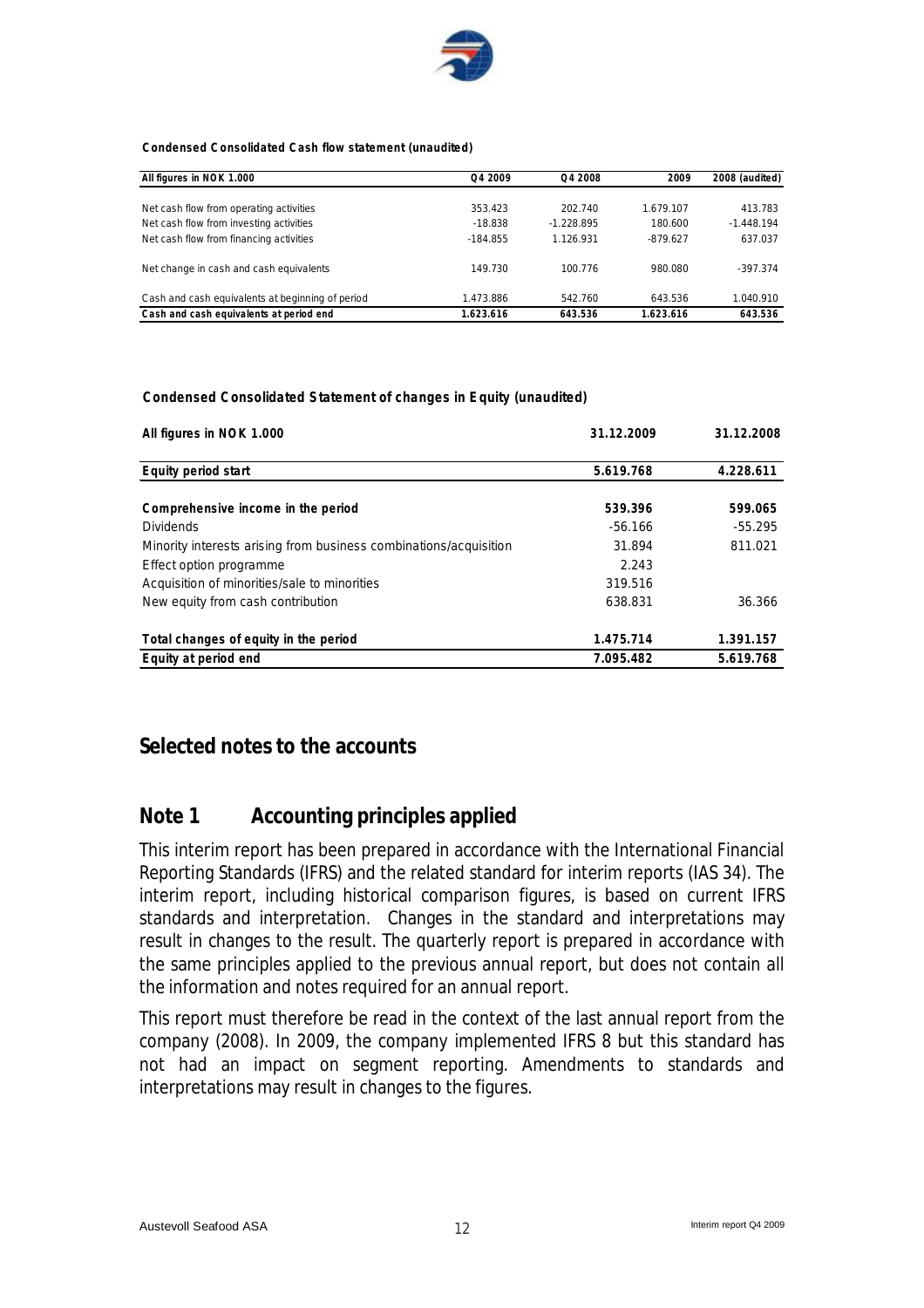

# **Note 2 Biological assets**

The Group estimates the fair value of biological assets (fish in the sea) on the basis of market prices for gutted salmon and salmon trout on balance sheet date. The price is then adjusted to cater for quality differences (superior, ordinary and production) and logistic costs.

The volume is adjusted to account for loss during gutting. The valuation of fish in the sea with an average weight of under 4 kg is based on the same principles. However, the price is adjusted in relation to the phase of the growth cycle for the fish. The price will not be adjusted to lower than the cost price, unless the Group expects to generate a loss from future sales.

|                                  | Q1 2009   | Q <sub>2</sub> 2009 | Q3 2009  | Q4 2009 | Q4 2008 |
|----------------------------------|-----------|---------------------|----------|---------|---------|
| Total fish in sea (LWT)          | 65.160    | 63.943              | 79.114   | 79.558  | 69.499  |
| Fish > 4 kg (LWT)                | 20.705    | 7.941               | 27.691   | 30.506  |         |
| <b>Adjustment inventory</b>      | 210.391   | 374.821             | 231.573  | 296.435 |         |
| <b>P&amp;L effect adjustment</b> | $-25.561$ | 164.430             | -143.248 | 64.862  |         |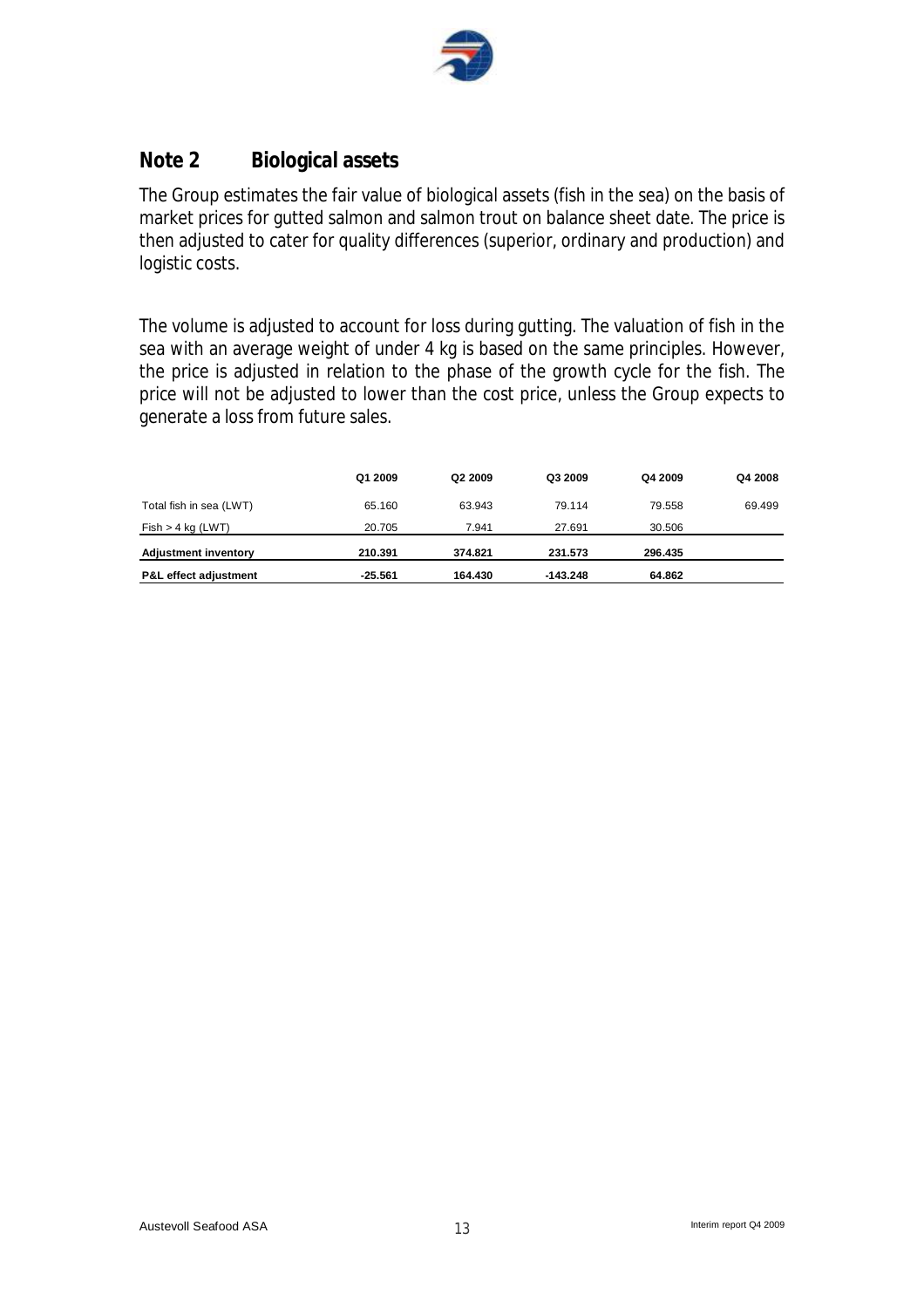

# **Note 3 Segment information**

| Segment information | (all amounts in NOK 1.000) |
|---------------------|----------------------------|
|---------------------|----------------------------|

|                                              | Q4 09        |                     | 2009         |                      | 2008 4)   |
|----------------------------------------------|--------------|---------------------|--------------|----------------------|-----------|
| <b>Fishmeal and oil</b><br>Operating revenue | 443.620      | Q4 08 3)<br>521.933 | 2.037.200    | 2008 3)<br>2.105.163 | 2.136.979 |
| <b>EBITDA</b>                                | 146.938      | 109.952             | 531.784      | 497.407              | 529.224   |
| EBITDA %                                     | 33 %         | 21 %                | 26 %         | 24 %                 | 25 %      |
| EBIT before fair value adj.biomass           | 95.934       | 68.105              | 367.764      | 352.044              | 343.864   |
|                                              |              |                     |              |                      |           |
| Volumes sold fishmeal (tons) 2)              | 53.955       | 44.544              | 255.192      | 254.173              | 254.173   |
| Volumes sold fishoil (tons)2)                | 12.011       | 8.244               | 59.783       | 56.310               | 56.310    |
| Fishmeal/oil sold for associated company     |              | 7.260               | 7.163        | 7.260                | 7.260     |
| <b>Human Consumption</b>                     |              |                     |              |                      |           |
| Operating revenue                            | 204.123      | 185.792             | 972.035      | 926.379              | 939.574   |
| <b>EBITDA</b>                                | 18.342       | 32.369              | 176.893      | 149.748              | 162.943   |
| EBITDA %                                     | 9%           | 17 %                | 18%          | 16%                  | 17%       |
| EBIT before fair value adj.biomass           | $-1.009$     | 14.578              | 91.623       | 81.403               | 94.598    |
| <b>Volumes sold canning (cases)</b>          | 460.611      | 542.181             | 2.186.014    | 2.998.708            | 2.998.708 |
| Volumes sold frozen fish (tons)              | 5.405        | 2.542               | 33.488       | 21.726               | 21.726    |
| Volumes sold HC and LC Omega 3 products (to  | 362          | 446                 | 1.815        | 1.773                | 1.773     |
| <b>Pelagic North Atlantic</b>                |              |                     |              |                      |           |
| Operating revenue                            | 417.148      | 475.335             | 1.111.347    | 779.848              | 779.848   |
| <b>EBITDA</b>                                | 24.408       | 32.087              | 65.792       | 30.392               | 30.392    |
| EBITDA %                                     | 6 %          | 7%                  | 6 %          | 4 %                  | 4 %       |
| EBIT before fair value adj.biomass           | 17.619       | 25.214              | 43.873       | 15.224               | $-4.776$  |
| <b>Production (salmon&amp;trout)</b>         |              |                     |              |                      |           |
| Operating revenue                            | 1.156.882    |                     | 3.729.146    |                      |           |
| <b>EBITDA</b>                                | 285.011      |                     | 947.414      |                      |           |
| EBITDA %                                     | 25 %         |                     | 25 %         |                      |           |
| EBIT before fair value adj.biomass           | 232.724      |                     | 755.487      |                      |           |
| <b>Volumes sold (gwt tons)</b>               | 35.000       |                     | 108,500      |                      |           |
| <b>Sales &amp; distribution (LSG)</b>        |              |                     |              |                      |           |
| Operating revenue                            | 2.165.363    |                     | 7.361.346    |                      |           |
| <b>EBITDA</b>                                | 84.231       |                     | 227.501      |                      |           |
| EBITDA %                                     | 4 %          |                     | 3%           |                      |           |
| EBIT before fair value adj.biomass           | 82.825       |                     | 216.597      |                      |           |
| <b>Elimination/not allocated AUSS</b>        |              |                     |              |                      |           |
| Elimination/not allocated AUSS               | $-47.730$    | 47.516              | $-269.779$   | $-44.568$            | $-89.580$ |
| <b>EBITDA</b>                                | $-333$       | 41.167              | $-6.936$     | 31.036               | $-13.977$ |
| EBIT before fair value adj.biomass           | $-1.280$     | $-19.927$           | $-10.925$    | $-31.561$            | $-16.576$ |
| <b>Elimination/not allocated LSG 1)</b>      |              |                     |              |                      |           |
| Elimination/not allocated AUSS               | $-1.138.334$ | 321.572             | $-3.616.685$ | 321.572              | 321.572   |
| <b>EBITDA</b>                                | $-2.930$     | 80.034              | $-20.752$    | 80.034               | 80.034    |
| EBIT before fair value adj.biomass           | $-4.106$     | 61.481              | $-21.928$    | 61.481               | 61.481    |
| <b>Total group</b>                           |              |                     |              |                      |           |
| Operating revenue                            | 3.201.072    | 1.552.148           | 11.324.610   | 4.088.394            | 4.088.393 |
| <b>EBITDA</b>                                | 555.667      | 295.609             | 1.921.696    | 788.617              | 788.616   |
| <b>EBITDA %</b>                              | 17 %         | 19 %                | 17%          | 19%                  | 19%       |
| EBIT before fair value adj.biomass           | 422.707      | 149.451             | 1.442.491    | 478.591              | 478.591   |

1) In 2008 LSG was 100% consolidated 1 month (December) and reported in total, not splitted

between Sales & Distribution and production

2) From February 1, 2009 Welcon Group is proportionally consolidatet (50%)

3) The segment "Elimination/not allocated AUSS" includes one off impact of NOK 44 mill, and write down of NOK 60 mill

4) One off impact of NOK 44 mill and write down of NOK 60 mill allocated to the segments